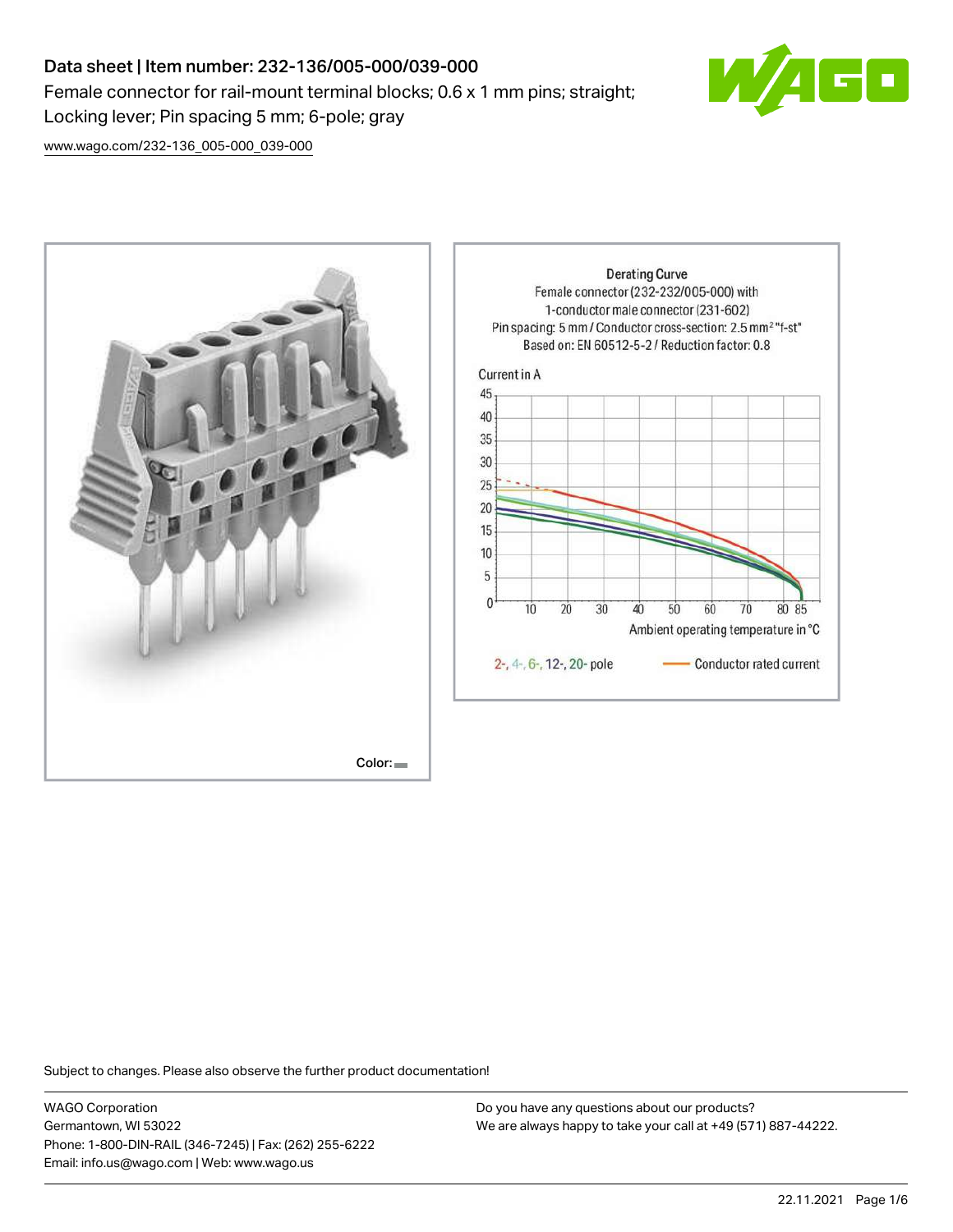



## Item description

- $\blacksquare$ Pluggable connectors for rail-mount terminal blocks equipped with CAGE CLAMP $^{\circ}$  connection
- $\blacksquare$ Female connectors with long contact pins connect to the termination ports of 280 Series Rail-Mount Terminal Blocks
- $\blacksquare$ Female connectors are touch-proof when unmated, providing a pluggable, live output
- $\blacksquare$ With coding fingers

#### Data Notes

| Safety information 1 | The <i>MCS – MULTI CONNECTION SYSTEM</i> includes connectors<br>without breaking capacity in accordance with DIN EN 61984. When<br>used as intended, these connectors must not be connected<br>/disconnected when live or under load. The circuit design should<br>ensure header pins, which can be touched, are not live when<br>unmated. |
|----------------------|--------------------------------------------------------------------------------------------------------------------------------------------------------------------------------------------------------------------------------------------------------------------------------------------------------------------------------------------|
| Variants:            | Other pole numbers<br>Other versions (or variants) can be requested from WAGO Sales or<br>configured at https://configurator.wago.com/                                                                                                                                                                                                     |

# Electrical data

.<br>Subject to changes. Please also observe the further product documentation!

| <b>WAGO Corporation</b>                                | Do you have any questions about our products?                 |
|--------------------------------------------------------|---------------------------------------------------------------|
| Germantown, WI 53022                                   | We are always happy to take your call at +49 (571) 887-44222. |
| Phone: 1-800-DIN-RAIL (346-7245)   Fax: (262) 255-6222 |                                                               |
| Email: info.us@wago.com   Web: www.wago.us             |                                                               |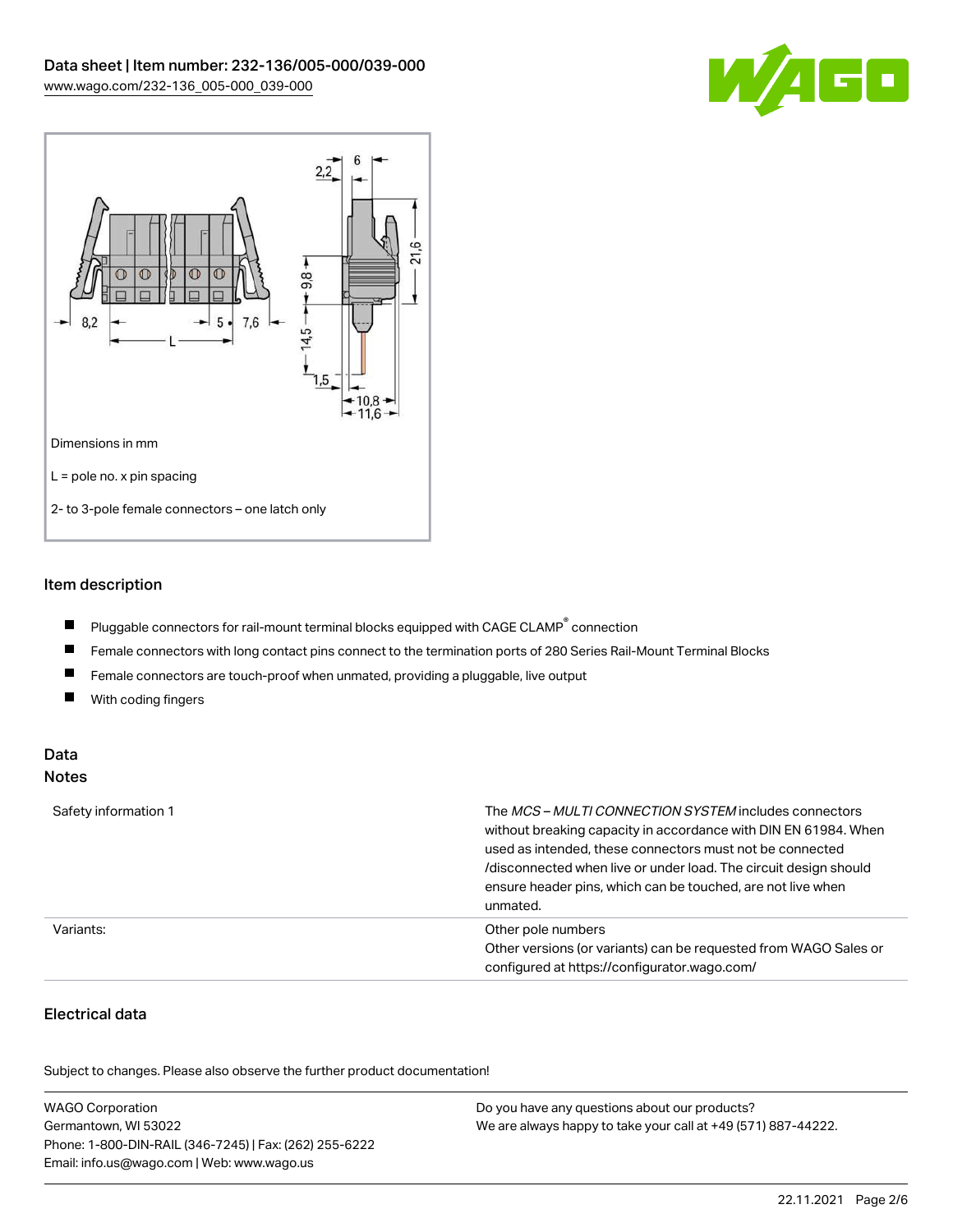

## IEC Approvals

| Ratings per                 | IEC/EN 60664-1                                                       |  |
|-----------------------------|----------------------------------------------------------------------|--|
| Rated voltage (III / 3)     | 320 V                                                                |  |
| Rated surge voltage (III/3) | 4 <sub>k</sub> V                                                     |  |
| Rated voltage (III/2)       | 320 V                                                                |  |
| Rated surge voltage (III/2) | 4 <sub>k</sub> V                                                     |  |
| Nominal voltage (II/2)      | 630 V                                                                |  |
| Rated surge voltage (II/2)  | 4 <sub>k</sub> V                                                     |  |
| Rated current               | 12A                                                                  |  |
| Legend (ratings)            | (III / 2) $\triangleq$ Overvoltage category III / Pollution degree 2 |  |

## UL Approvals

| Approvals per                  | UL 1059 |
|--------------------------------|---------|
| Rated voltage UL (Use Group B) | 300 V   |
| Rated current UL (Use Group B) | 15 A    |
| Rated voltage UL (Use Group D) | 300 V   |
| Rated current UL (Use Group D) | 10 A    |

## Ratings per UL

| Rated voltage UL 1977 | 600 V |
|-----------------------|-------|
| Rated current UL 1977 |       |

## CSA Approvals

| Approvals per                   | CSA   |
|---------------------------------|-------|
| Rated voltage CSA (Use Group B) | 300 V |
| Rated current CSA (Use Group B) | 15 A  |
| Rated voltage CSA (Use Group D) | 300 V |
| Rated current CSA (Use Group D) | 10 A  |

#### Connection data

| Total number of potentials |  |
|----------------------------|--|
| Number of connection types |  |
| Number of levels           |  |

#### Connection 1

Number of poles 6

Subject to changes. Please also observe the further product documentation!

| <b>WAGO Corporation</b>                                | Do you have any questions about our products?                 |
|--------------------------------------------------------|---------------------------------------------------------------|
| Germantown, WI 53022                                   | We are always happy to take your call at +49 (571) 887-44222. |
| Phone: 1-800-DIN-RAIL (346-7245)   Fax: (262) 255-6222 |                                                               |
| Email: info.us@wago.com   Web: www.wago.us             |                                                               |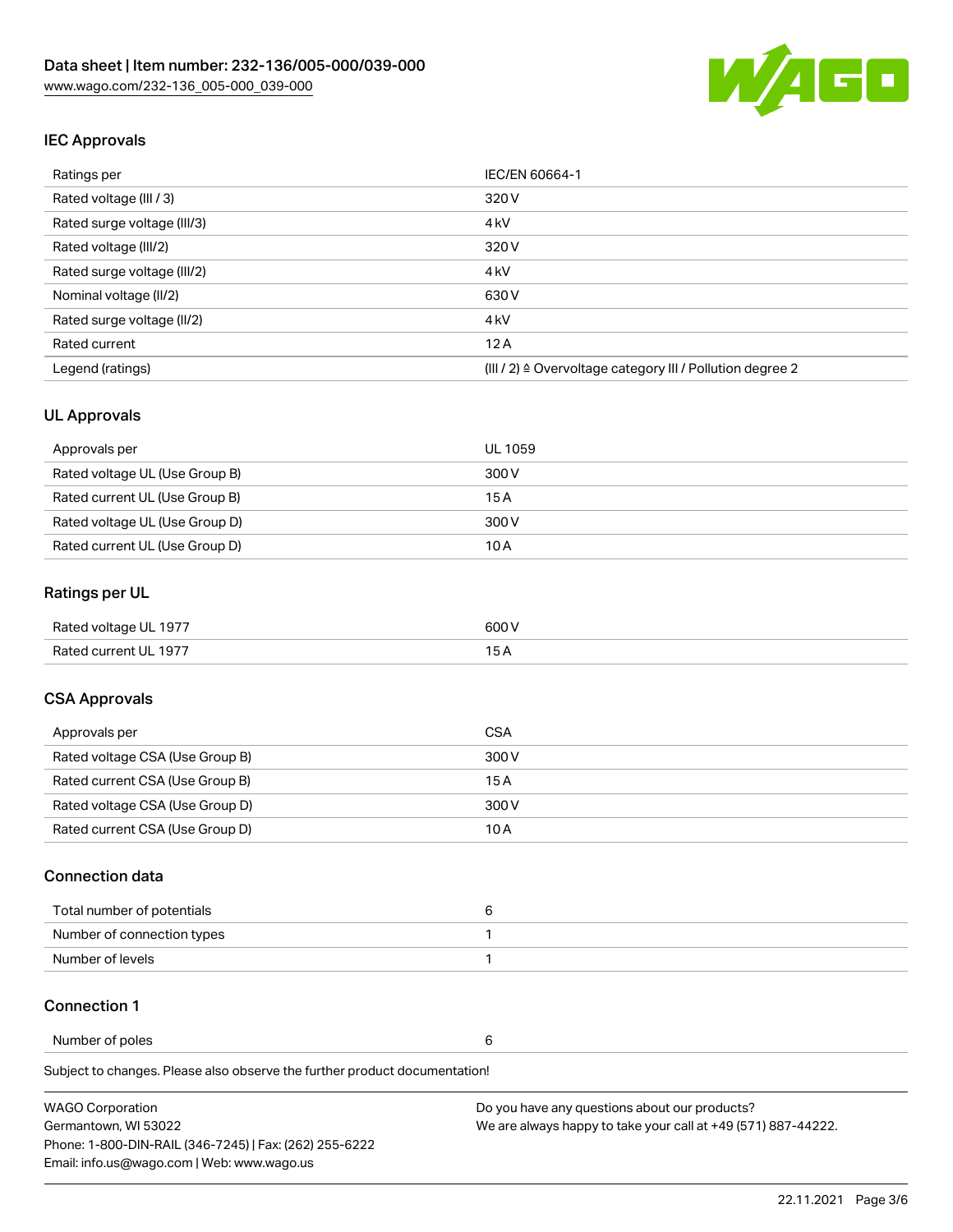

# Physical data

| Pin spacing             | 5 mm / 0.197 inch    |
|-------------------------|----------------------|
| Width                   | 45.8 mm / 1.803 inch |
| Height                  | 36.1 mm / 1.421 inch |
| Height from the surface | 21.6 mm / 0.85 inch  |
| Depth                   | 11.6 mm / 0.457 inch |

## Plug-in connection

| Contact type (pluggable connector)                | Female connector/socket                   |
|---------------------------------------------------|-------------------------------------------|
| Connector (connection type)                       | for front-entry rail-mount terminal block |
| Mismating protection                              | No                                        |
| Locking of plug-in connection                     | locking lever                             |
| Mating direction to the rail-mount terminal block | 90°                                       |

#### Material data

| Color                       | gray             |
|-----------------------------|------------------|
| Material group              |                  |
| Insulation material         | Polyamide (PA66) |
| Flammability class per UL94 | V <sub>0</sub>   |
|                             |                  |
| Contact material            | Copper alloy     |
| Contact plating             | tin-plated       |
| Fire load                   | 0.138 MJ         |

#### Environmental requirements

| Limit temperature range | $-60+85 °C$ |  |
|-------------------------|-------------|--|
|-------------------------|-------------|--|

### Commercial data

| Product Group         | 3 (Multi Conn. System) |
|-----------------------|------------------------|
| PU (SPU)              | 50 Stück               |
| Packaging type        | box                    |
| Country of origin     | DE                     |
| <b>GTIN</b>           | 4044918570893          |
| Customs tariff number | 8536694040             |

Subject to changes. Please also observe the further product documentation!

| <b>WAGO Corporation</b>                                | Do you have any questions about our products?                 |
|--------------------------------------------------------|---------------------------------------------------------------|
| Germantown, WI 53022                                   | We are always happy to take your call at +49 (571) 887-44222. |
| Phone: 1-800-DIN-RAIL (346-7245)   Fax: (262) 255-6222 |                                                               |
| Email: info.us@wago.com   Web: www.wago.us             |                                                               |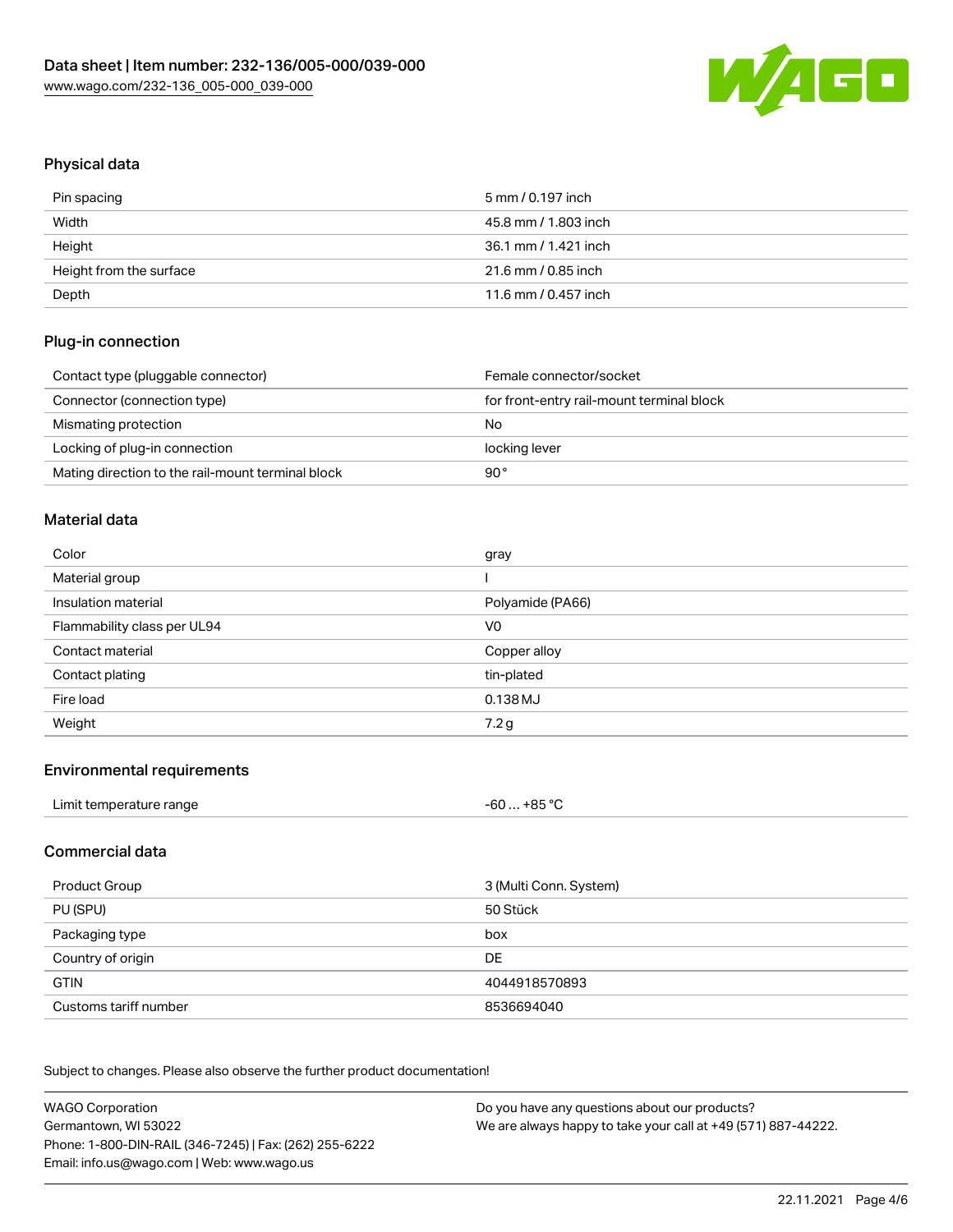

Certificate

# Approvals / Certificates

#### Country specific Approvals

| Logo             | Approval                                      | <b>Additional Approval Text</b> | Certificate<br>name |
|------------------|-----------------------------------------------|---------------------------------|---------------------|
| Æ<br>$\bf\omega$ | <b>CSA</b><br><b>DEKRA Certification B.V.</b> | C <sub>22.2</sub>               | 1466354             |

#### UL-Approvals

| Logo                          | Approval                             | <b>Additional Approval Text</b> | name   |
|-------------------------------|--------------------------------------|---------------------------------|--------|
| J<br>$\overline{\phantom{a}}$ | UL<br>Underwriters Laboratories Inc. | <b>UL 1059</b>                  | E45172 |

## Counterpart

Item no.231-606 nem 10.251-000<br>Male connector; 6-pole; Pin spacing 5 mm; gray [www.wago.com/231-606](https://www.wago.com/231-606)

#### Optional accessories

|  | Testing accessories                                                                                   |                      |
|--|-------------------------------------------------------------------------------------------------------|----------------------|
|  | ltem no.: 231-661                                                                                     |                      |
|  | Test plugs for female connectors; for 5 mm and 5.08 mm pin spacing; 2,50 mm <sup>2</sup> ; light gray | www.wago.com/231-661 |

| Downloads     |  |
|---------------|--|
| Documentation |  |

| <b>Additional Information</b> |            |        |          |
|-------------------------------|------------|--------|----------|
| Technical explanations        | 2019 Apr 3 | pdf    | Download |
|                               |            | 2.0 MB |          |

## CAD files

CAE data

EPLAN Data Portal 232-136/005-000/039-000

Subject to changes. Please also observe the further product documentation!

WAGO Corporation Germantown, WI 53022 Phone: 1-800-DIN-RAIL (346-7245) | Fax: (262) 255-6222 Email: info.us@wago.com | Web: www.wago.us

Do you have any questions about our products? We are always happy to take your call at +49 (571) 887-44222.